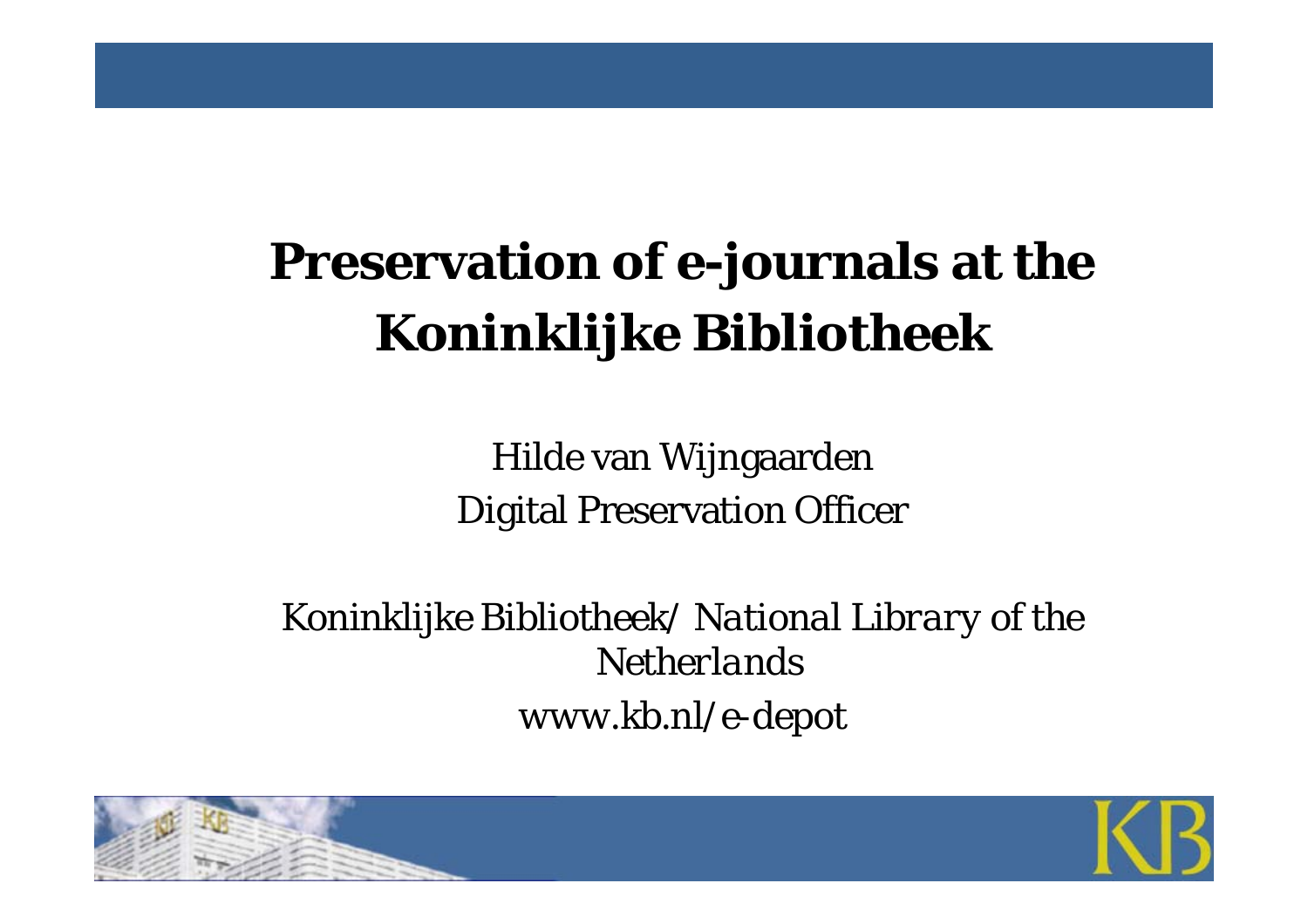#### **Overview**

 $\mathbb Z$ Deposit of electronic publications at the KB

 $\mathbb Z$ The e-Depot as a digital archive for international e-journals

 $\mathscr{A}$ Current status of the e-Depot

 $\mathscr{A}$ The e-Depot: how does it work?

**Access policy** 

 $\mathbb Z$ Plans for the future

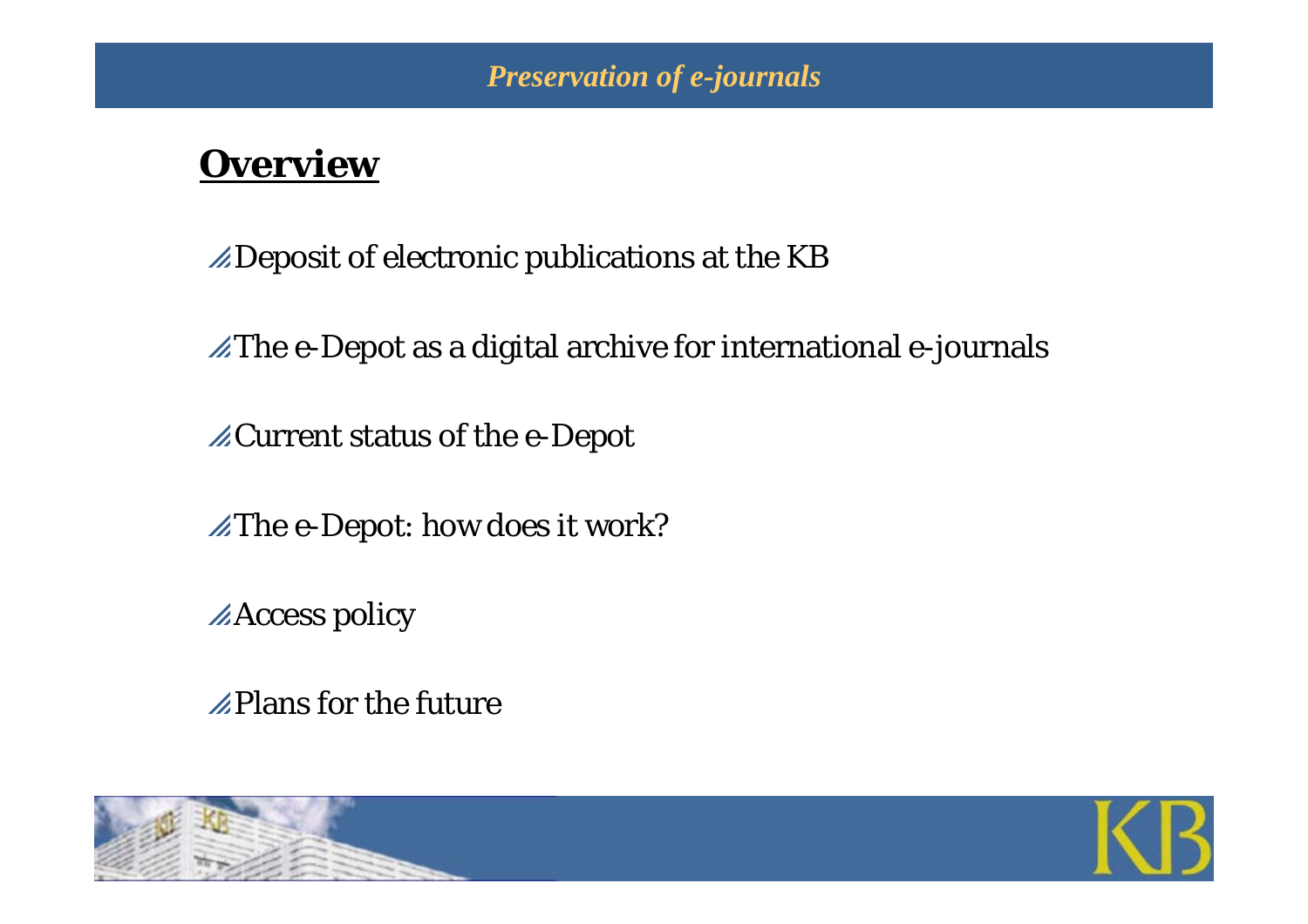# **Deposit of electronic publications at the KB**

- $\mathscr A$  In the Netherlands, there is no formal deposit law
- $\mathscr A$  Publications deposited voluntarily
- $\mathscr A$  Agreements with publishers
- $\mathbb Z$  While building the e-Depot, the agreement with Elsevier was renewed
- $\mathscr A$  New agreement: deposit of e-journals no longer restricted to Dutch imprint
	- $\mathscr{L}$ Elsevier: wanted a 'safe place' for their digital publications
	- $\mathscr{B}$ KB: place of imprint not relevant for digital publications
- $\mathscr A$  Kluwer signed the same kind of agreement
- $\mathscr{A}$  Next step: deposit by international publishers



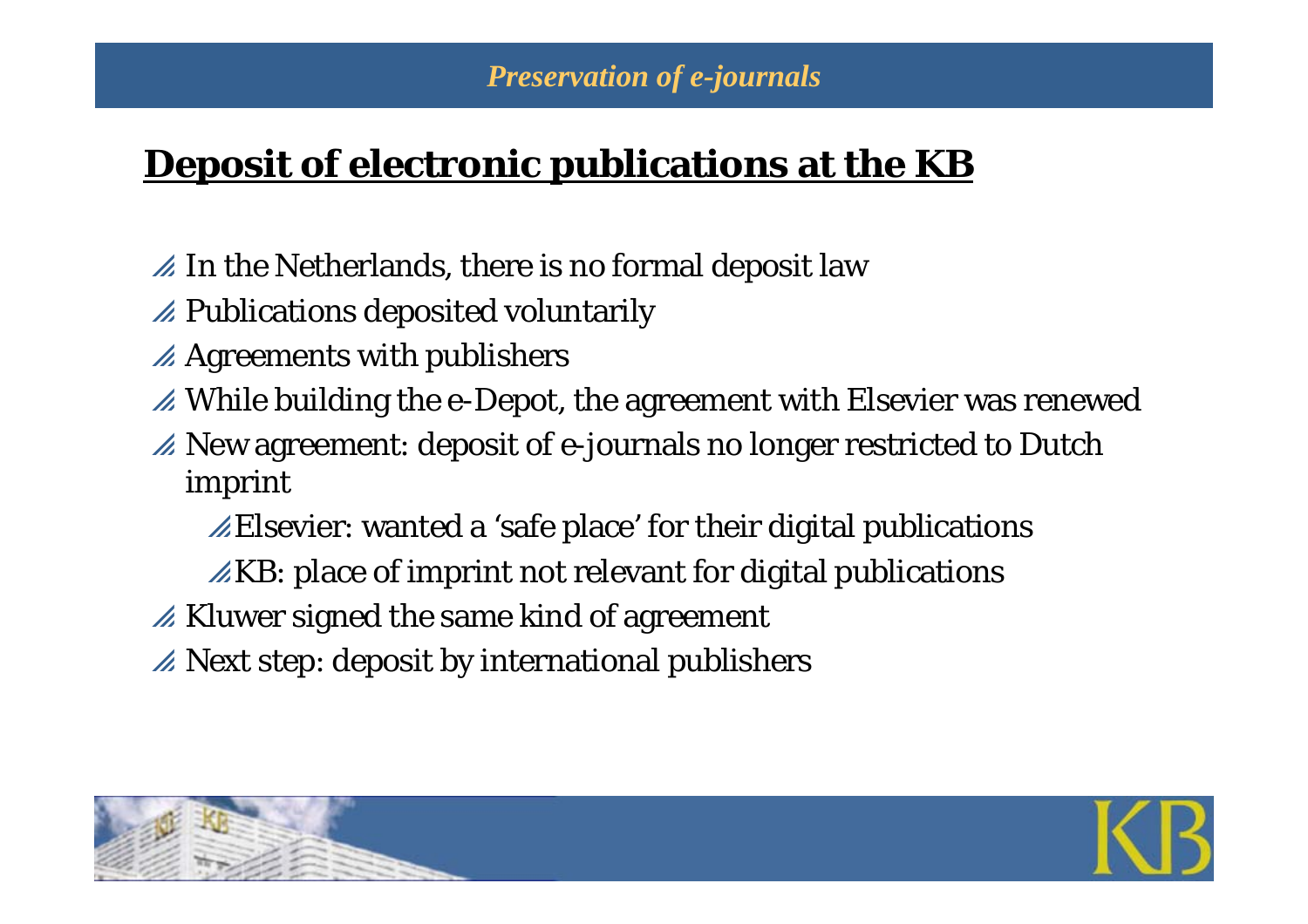# **The e-Depot as a digital archive for international e-journals**

 $\mathscr A$  Agreements with individual publishers  $\mathbb Z$  Publishers do not pay us, we do not pay them

 $\mathscr{A}$  The KB promises to:

 $\mathbb Z$ Do everything possible to keep the publications accessible  $\mathbb Z$ Maintain the integrity of the publications' content  $\mathscr{A}$ Commit itself to the long-term storage and maintenance  $\mathbb Z$ Honor access policy as agreed upon with the publisher

 $\mathscr{A}$  The publisher promises to:

 $\mathbb Z$ Deliver their e-journals with metadata  $\mathbb Z$ Discuss preferred metadata and formats



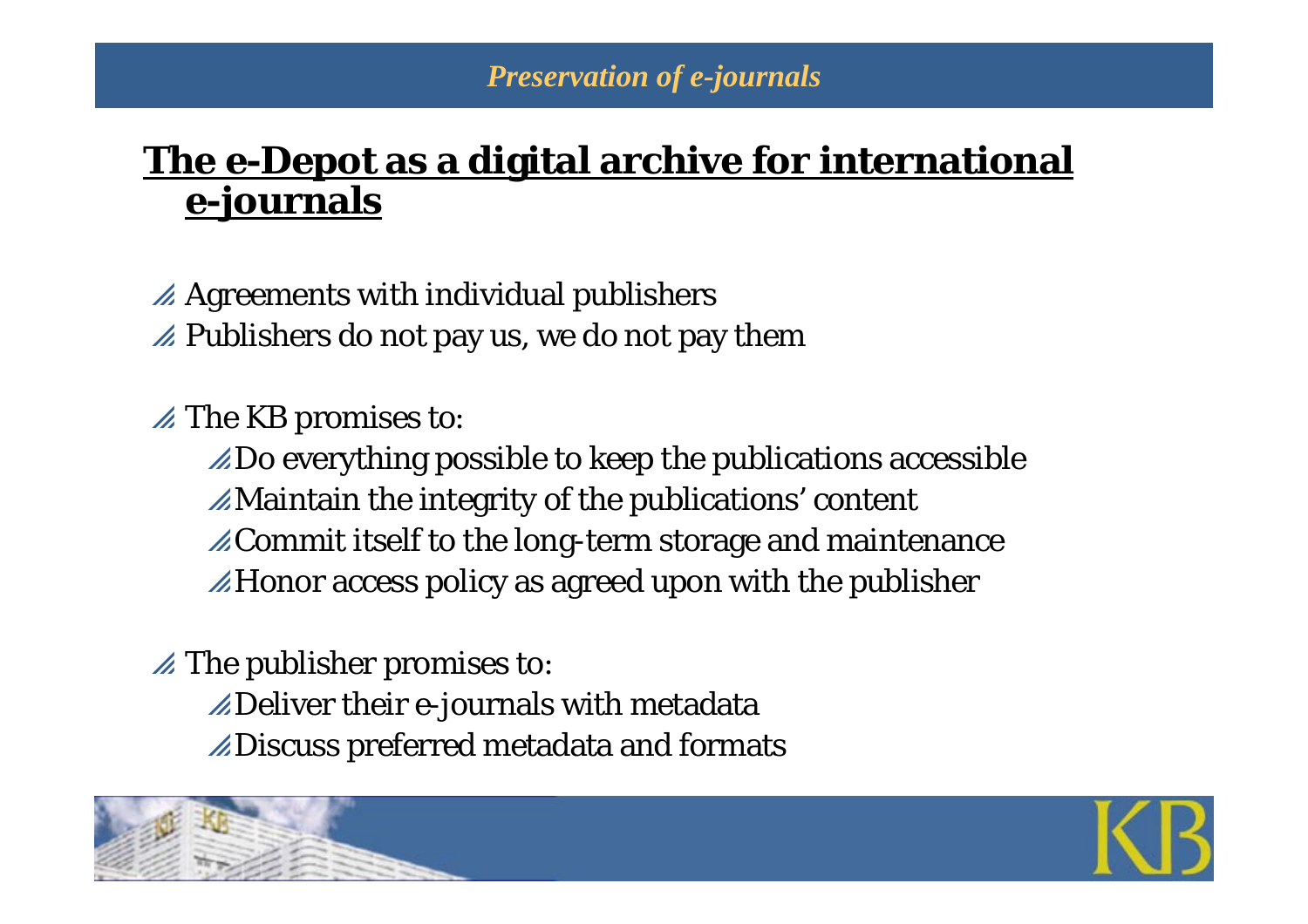# **Current status of the e-Depot**

 $\mathscr A$  Agreements signed with Elsevier Science, Kluwer Academic, BioMed Central and Blackwell

- $\mathscr{A}$  New agreements in negotiation
- $\mathscr A$  Operational since March 2003
- $\mathscr A$  With Elsevier e-pubs, it processes 40,000 articles per day
- $\mathscr A$  Currently over 2 million articles stored
- $\mathscr A$  Scalable up to 200 TB (and even more...)



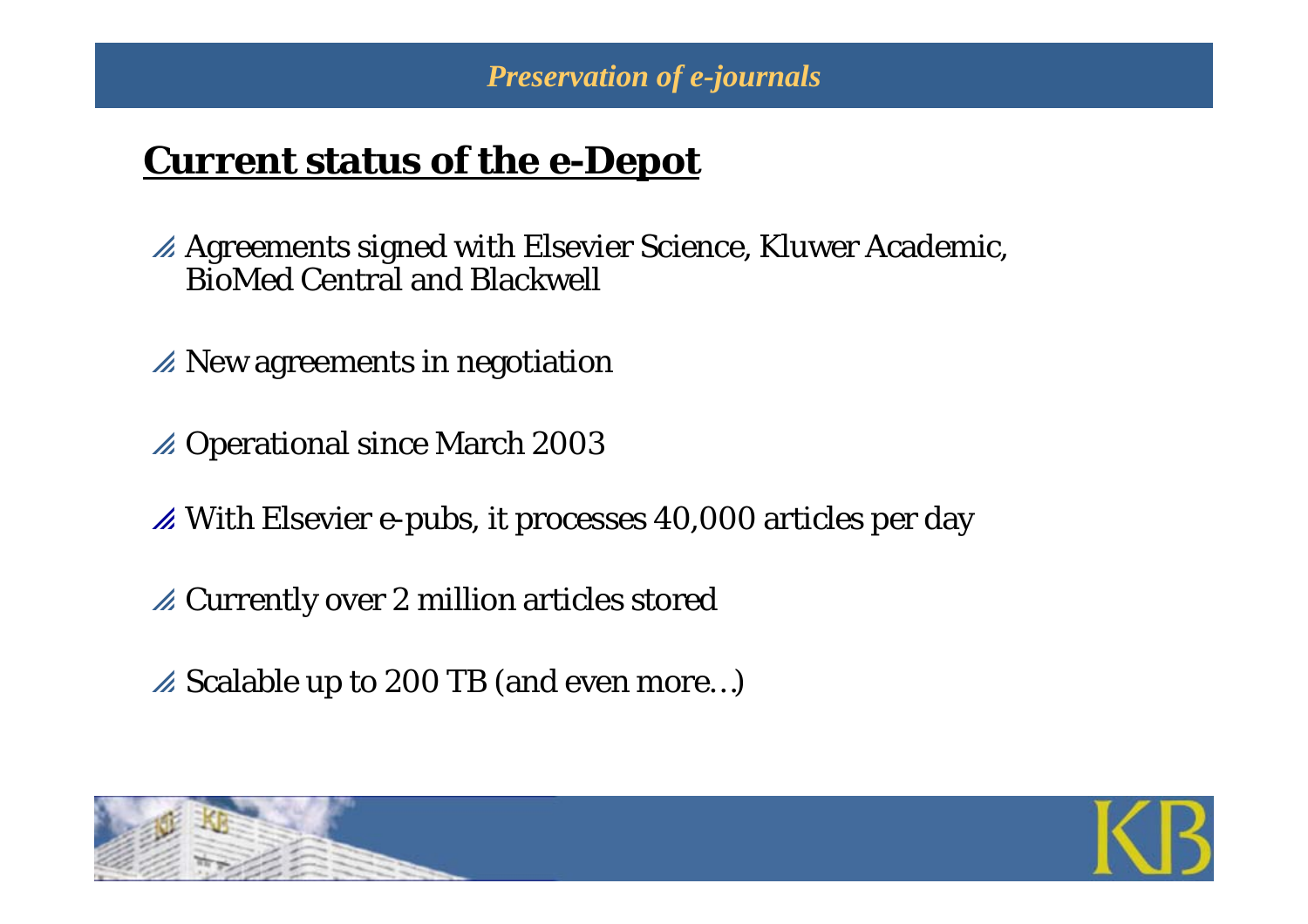#### **The e-Depot: How does it work?**

 $\mathscr A$  On-line publications:  $\mathbb Z$ Delivery through FTP or tapes  $\mathscr{R}$ Registration, CRC Check  $\mathscr{A}$ Metadata conversion  $\mathscr{A}$ Metadata stored in the central catalogue  $\mathscr{A}$ Storage in e-Depot, together with technical metadata

 $\mathscr A$  Off-line publications (installables):  $\not\!\!\!\nearrow$ Installation on Reference Workstation  $\mathbb Z$ Manual cataloguing pInstallation of entire image in *e*-Depot



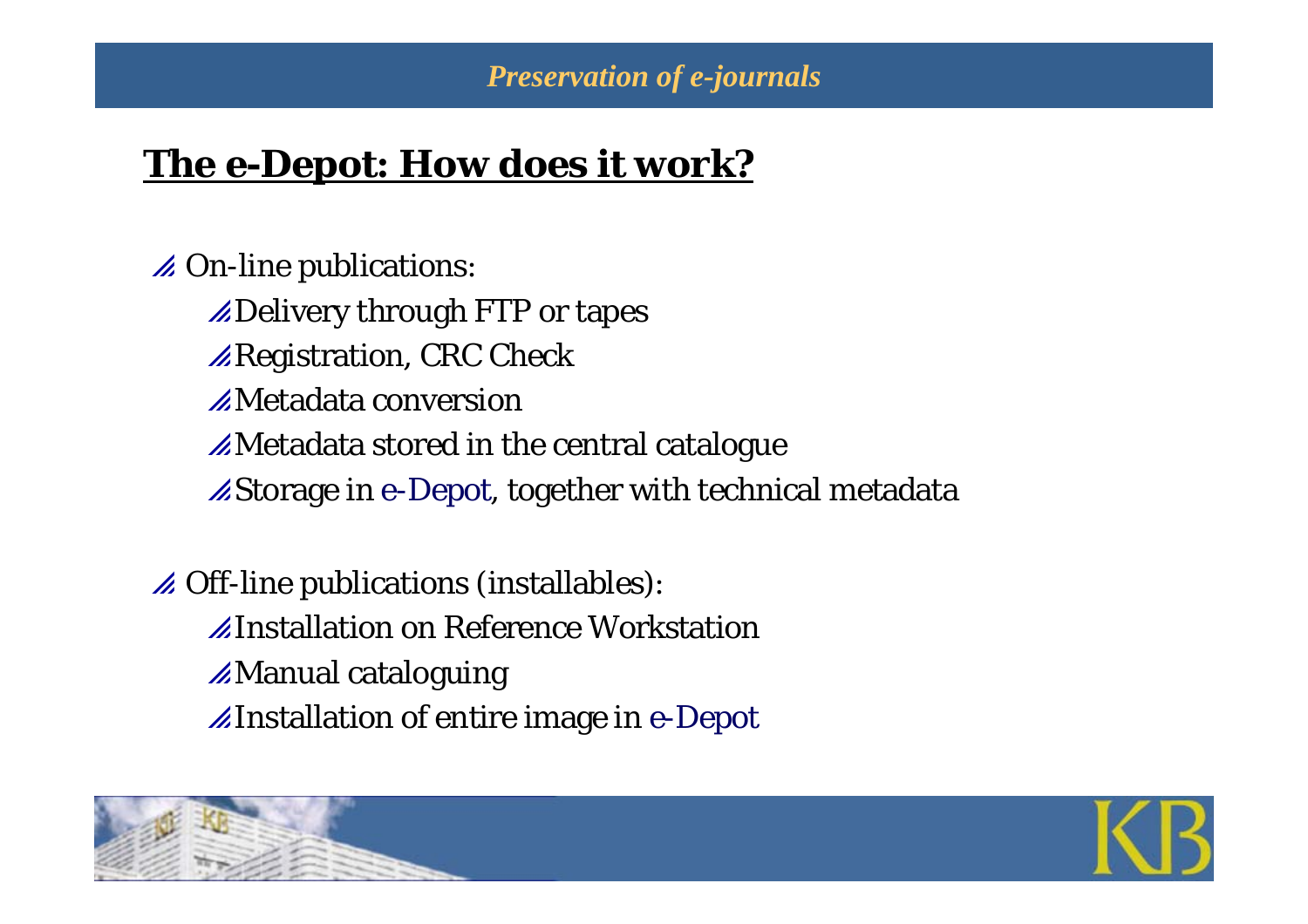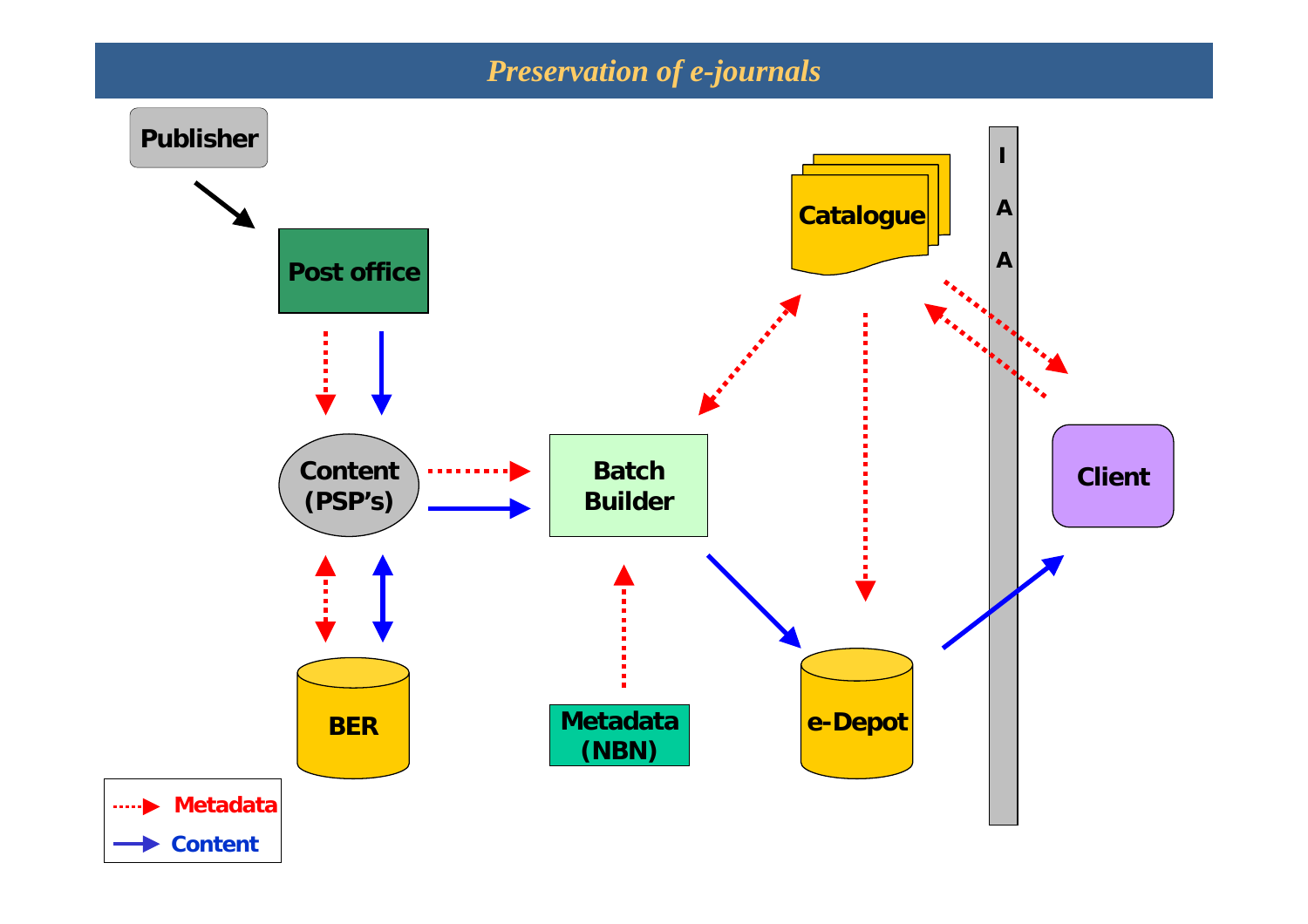#### **Access policy**

- $\mathscr A$  Access discussed with publisher
- $\mathscr A$  On-site access only for Elsevier and Kluwer journals
- $\mathscr A$  Open access for BioMed Central
- $\mathbb Z$  Delivery for Inter Library Loan on paper (fax or print)
- $\mathscr A$  Back-up facility in case of emergency



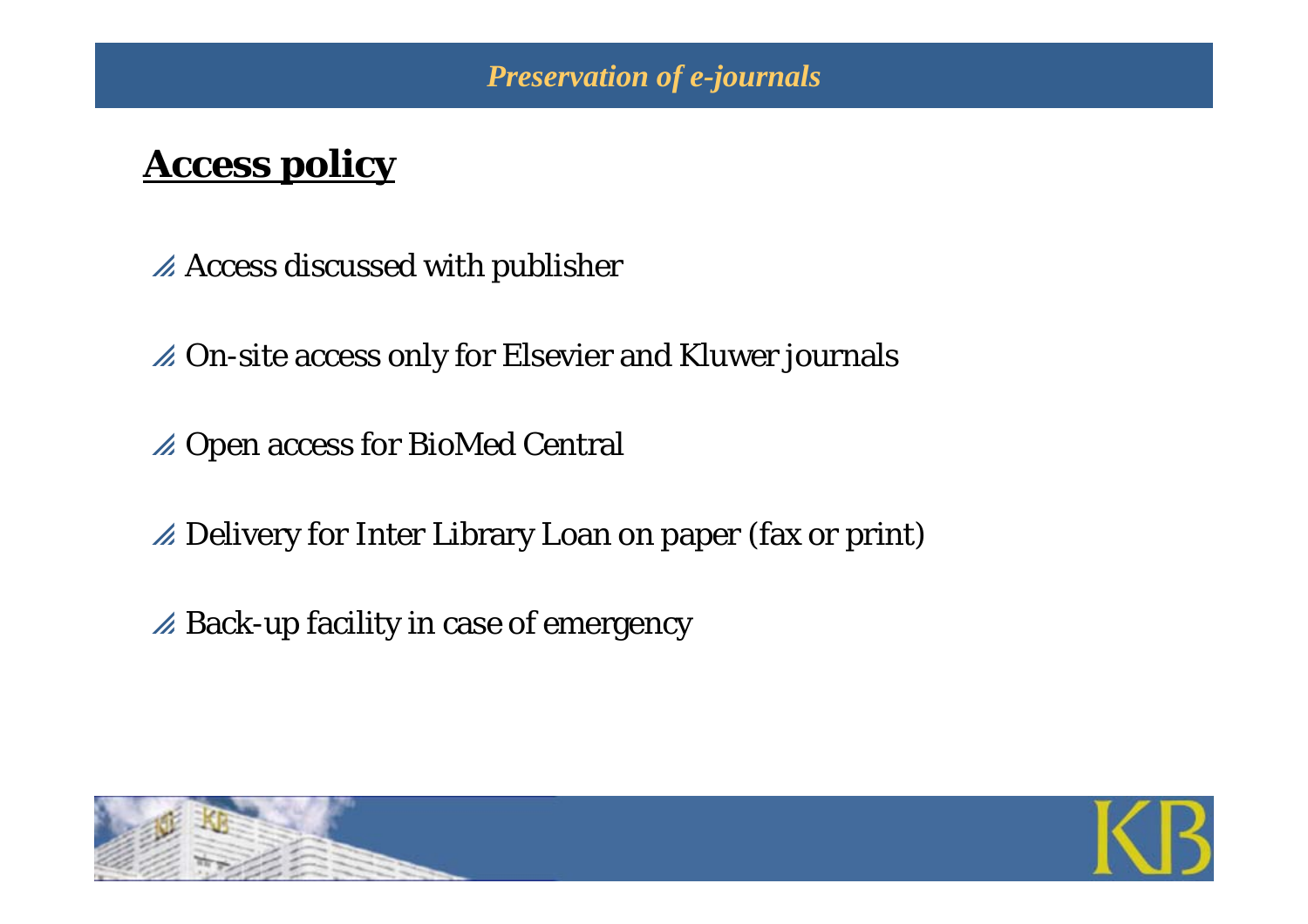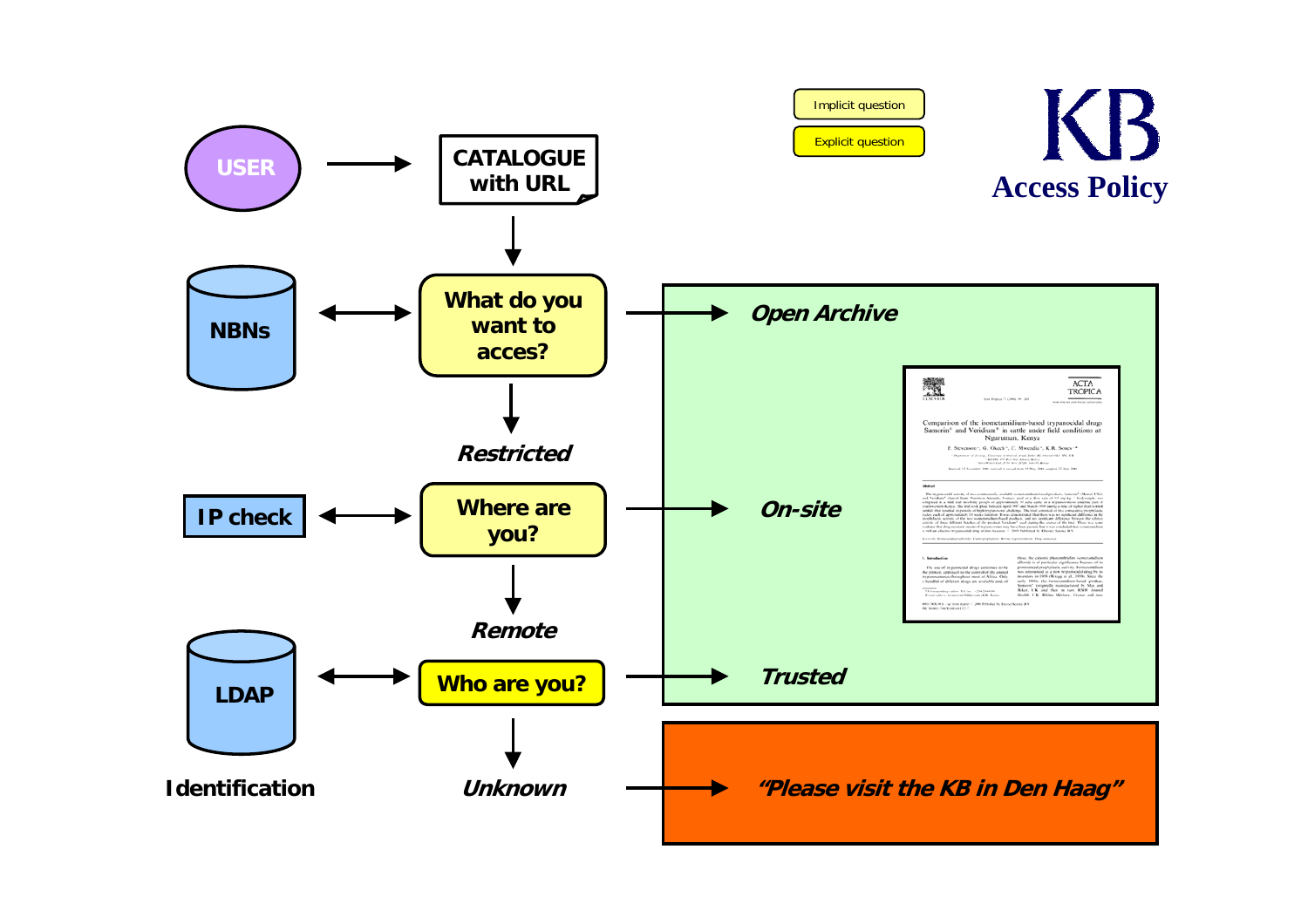# **Plans for the future (1):**

Technical:

- $\mathcal A$  Generic procedure for loading (configurable post office)
- $\mathscr A$  Integration with LTP modules
- $\mathscr A$  Providing permanent access through R&D on strategies and tools
- $\mathscr A$  Enhancing the system through co-operation with other DIASimplementers



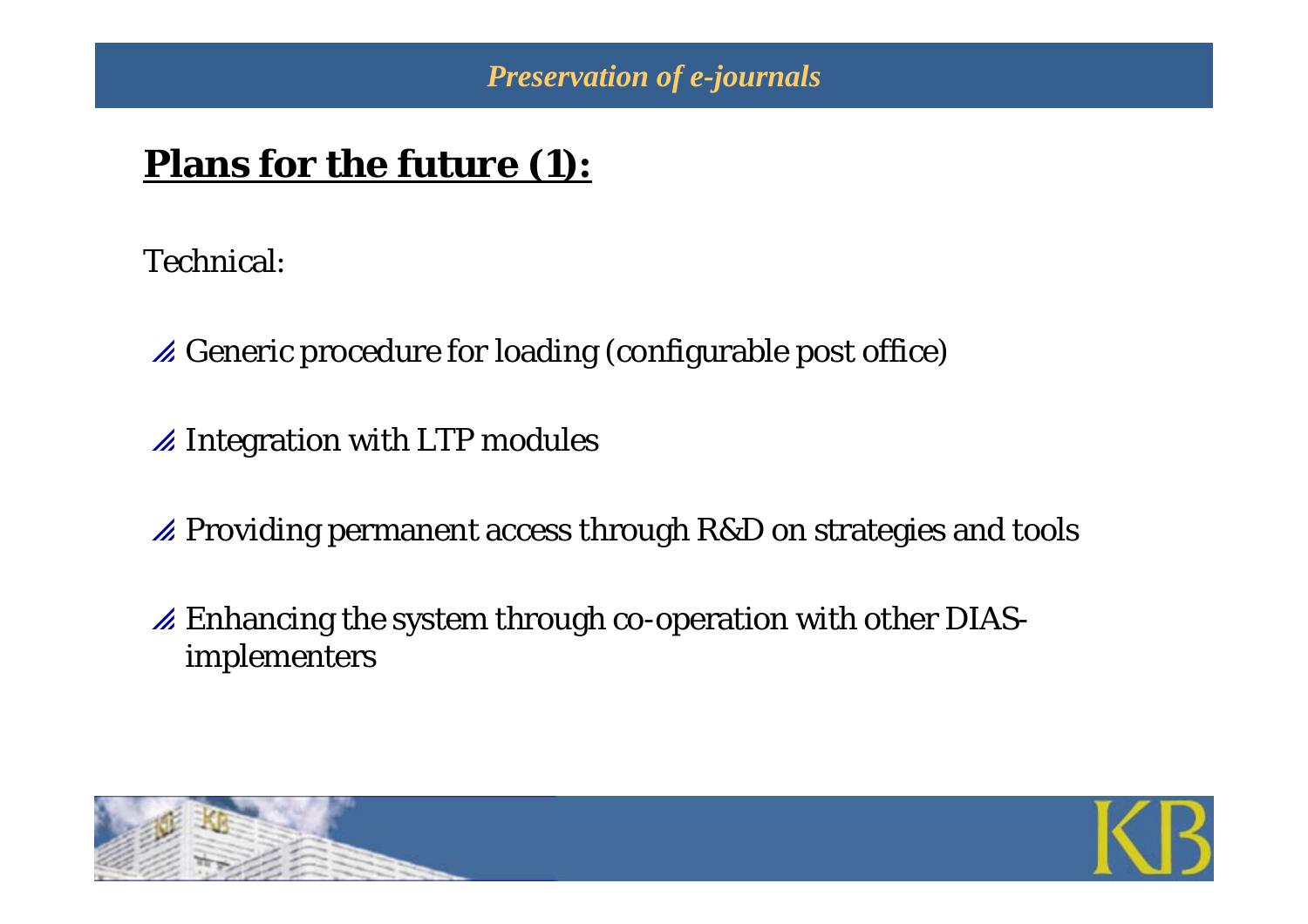# **Plans for the future (2):**

 $\mathscr A$  More publishers, more content

 $\mathscr A$  Other kinds of deposit: national projects  $\mathscr{L}$ DARE: Digital Academic Depositories  $\mathscr{L}$ Tiff-archive: Storing tiff masters for Dutch cultural heritage institutions

 $\mathscr A$  Certification as a 'Trusted Depository'

 $\mathscr A$  International co-operation: Safe place strategy